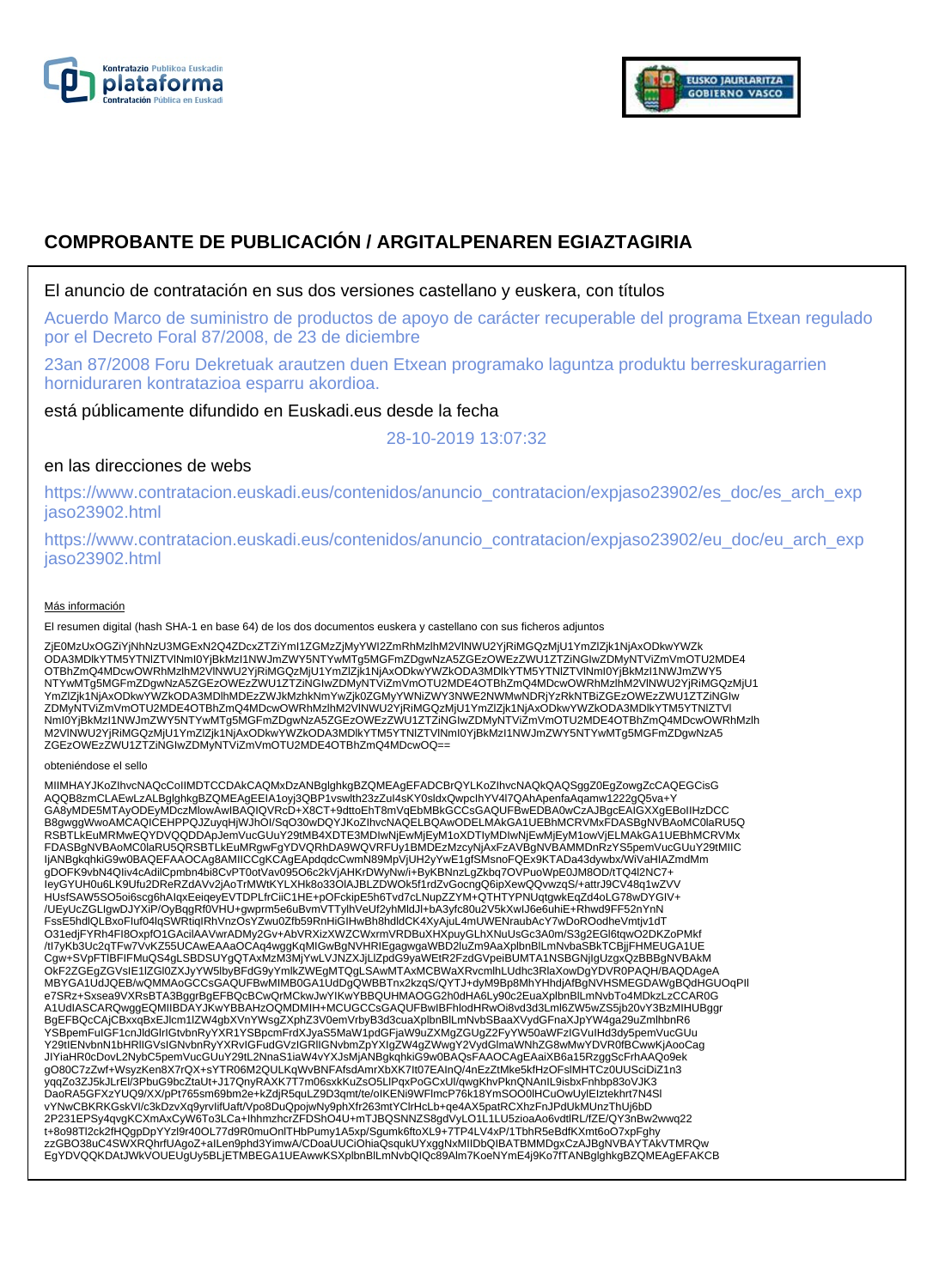



9zAaBqkqhkiG9w0BCQMxDQYLKoZlhvcNAQkQAQQwHAYJKoZlhvcNAQkFMQ8XDTE5MTAvODEvMDczMlowLwYJKoZlhvcNAQkEMSIE IAWaL2bxJ7EmNFfAaFujqL7QaqsAgne8WEPPh4A6qNiCMIGJBgsqhkiG9w0BCRACLzF6MHgwdjB0BCDNdwo7pQBbrD9u8p5/pMe+ oe9BvlISU1baDdGPBFySGTBQMDykOjA4MQswCQYDVQQGEwJFUzEUMBIGA1UECgwLSVpFTIBFIFMuQS4xEzARBgNVBAMMCkl6ZW5w ZS5jb20CEHPPQJZuyqHjWJhOl/SqO30wDQYJKoZlhvcNAQEBBQAEgglAKEfyVIQ5SeyDCdT4ryjjcc61EKQ3X9LXF/XGQuEjRFZz IT8z5witUjyoMubMJtg1cYFaKR5w+/jCEFtKeds+YdcoEdiylhDWMXpDMMhpZNYmSsSq1IQQk6utw5NSodJgblspdumefoKvN8z7 FEPx2HDcJq19ihhHz5y+JzwPzG0Sk8kDFu8J53b1SrzWVDFmLB5HbT07IIJAIWegCebXWsqgjoLWL9YL7hDyUNWze+IST4up64n6 uu/HUYa0iQ//2BH0N/p8hbi8CPN58xWxC81ZZNfdCLffPfyUUus9ReKtCCYTzIDCm8Efj9x4BDutFldy1jRrtUAy3YFTG0WbyvBV C1/oVaN102PF0sYBij+vC6Q0ILcGzWYUZXvp0r1d/DTxYLrsavGL/IX1A8ehZkUHeASVCtWxM/ppz74bttlRWphwluxV2kApG0As PA5MSg0jdV7o6RUcRwGo5FL7eq55uWGZ4NN5ro0=

### Kontratuaren iragarkia, gaztelaniaz eta eskaraz, izenburuekin

Acuerdo Marco de suministro de productos de apoyo de carácter recuperable del programa Etxean regulado por el Decreto Foral 87/2008, de 23 de diciembre

23an 87/2008 Foru Dekretuak arautzen duen Etxean programako laguntza produktu berreskuragarrien horniduraren kontratazioa esparru akordioa.

## Euskadi.eus webgunean argitaratzen da data honetatik

2019-10-28 13:07:32

### web hauen helbideetan

https://www.contratacion.euskadi.eus/contenidos/anuncio\_contratacion/expjaso23902/es\_doc/es\_arch\_exp jaso23902.html

https://www.contratacion.euskadi.eus/contenidos/anuncio contratacion/expjaso23902/eu doc/eu arch exp jaso23902.html

### Informazio gehiago

Bi dokumentuen (euskara eta gaztelania) laburpen digitala (hash SHA-1, 64 oinarriarekin), erantsitako fitxategiekin

ZjE0MzUxOGZiYjNhNzU3MGExN2Q4ZDcxZTZiYmI1ZGMzZjMyYWI2ZmRhMzlhM2VINWU2YjRiMGQzMjU1YmZlZjk1NjAxODkwYWZk ODA3MDIkYTM5YTNIZTVINml0YjBkMzI1NWJmZWY5NTYwMTa5MGFmZDqwNzA5ZGEzOWEzZWU1ZTZiNGlwZDMyNTViZmVmOTU2MDE4 OTBhZmQ4MDcwOWRhMzIhM2VINWU2YjRiMGQzMjU1YmZlZjk1NjAxODkwYWZkODA3MDlkYTM5YTNlZTVINml0YjBkMzl1NWJmZWY5 NTYwMTg5MGFmZDgwNzA5ZGEzOWEzZWU1ZTZINGIwZDMyNTViZmVmOTU2MDE4OTBhZmQ4MDcwOWRhMzInM2VINWU2YjRiMGQzMjU1 Nml0YjBkMzI1NWJmZWY5NTYwMTg5MGFmZDgwNzA5ZGEzOWEzZWU1ZTZiNGlwZDMyNTViZmVmOTU2MDE4OTBhZmQ4MDcwOWRhMzlh<br>M2VINWU2YjRiMGQzMjU1YmZlZjk1NjAxODkwYWZkODA3MDlkYTM5YTNlZTVlNml0YjBkMzI1NWJmZWY5NTYwMTg5MGFmZDgwNzA5 ZGEzOWEzZWU1ZTZiNGIwZDMyNTViZmVmOTU2MDE4OTBhZmQ4MDcwOQ==

denboran digitalki zigilatu zuena

#### zigilua lortzen

MIIMHAYJKoZIhvcNAQcCoIIMDTCCDAkCAQMxDzANBglghkgBZQMEAgEFADCBrQYLKoZIhvcNAQkQAQSggZ0EgZowgZcCAQEGCisG AQQB8zmCLAEwLzALBglghkgBZQMEAgEEIA1oyj3QBP1vswith23zZul4sKY0sldxQwpclhYV4l7QAhApenfaAqamw1222gQ5va+Y GA8yMDE5MTAyODEyMDczMlowAwIBAQIQVRcD+X8CT+9dttoEhT8mVqEbMBkGCCsGAQUFBwEDBA0wCzAJBgcEAIGXXgEBoIIHzDCC B8gwggWwoAMCAQICEHPPQJZuyqHjWJhOI/SqO30wDQYJKoZIhvcNAQELBQAwODELMAkGA1UEBhMCRVMxFDASBgNVBAoMC0laRU5Q RSBTLKEuMRMwEQYDVQQDDApJemVucGUuY29tMB4XDTE3MDlwNjEwMjEyM1oXDTIyMDlwNjEwMjEyM1owVjELMAkGA1UEBhMCRVMx<br>FDASBgNVBAoMC0laRU5QRSBTLkEuMRgwFgYDVQRhDA9WQVRFUy1BMDEzMzcyNjAxFzAVBgNVBAMMDnRzYS5pemVucGUuY29tMIIC ljANBgkqhkiG9w0BAQEFAAOCAg8AMIICCgKCAgEApdqdcCwmN89MpVjUH2yYwE1gfSMsnoFQEx9KTADa43dywbx/WiVaHIAZmdMm<br>gDOFK9vbN4Qliv4cAdilCpmbn4bi8CvPT0otVav095O6c2kVjAHKrDWyNw/i+ByKBNnzLgZkbq7OVPuoWpE0JM8OD/tTQ4l2NC7+ leyGYUH0u6LK9Ufu2DReRZdAVv2jAoTrMWtKYLXHk8o33OIAJBLZDWOk5f1rdZvGocngQ6ipXewQQvwzqS/+attrJ9CV48q1wZVV HUsfSAW5SO5oi6scg6hAlqxEeiqeyEVTDPLfrCiiC1HE+pOFckipE5h6Tvd7cLNupZZYM+QTHTYPNUqtgwkEqZd4oLG78wDYGIV+ /UEyUcZGLIgwDJYXiP/OyBqqRf0VHU+gwprm5e6uBvmVTTylhVeUf2yhMldJl+bA3yfc80u2V5kXwIJ6e6uhiE+Rhwd9FF52nYnN FssE5hdlQLBxoFluf04lqSWRtiqIRhVnzOsYZwu0Zfb59RnHiGIHwBh8hdldCK4XyAjuL4mUWENraubAcY7wDoROodheVmtjv1dT O31edjFYRh4Fl8OxpfO1GAcilAAVwrADMy2Gv+AbVRXizXWZCWxrmVRDBuXHXpuyGLhXNuUsGc3A0m/S3g2EGl6tqwO2DKZoPMkf /tl7yKb3Uc2qTFw7VvKZ55UCAwEAAaOCAq4wggKqMIGwBgNVHRIEgagwgaWBD2IuZm9AaXplbnBlLmNvbaSBkTCBjjFHMEUGA1UE